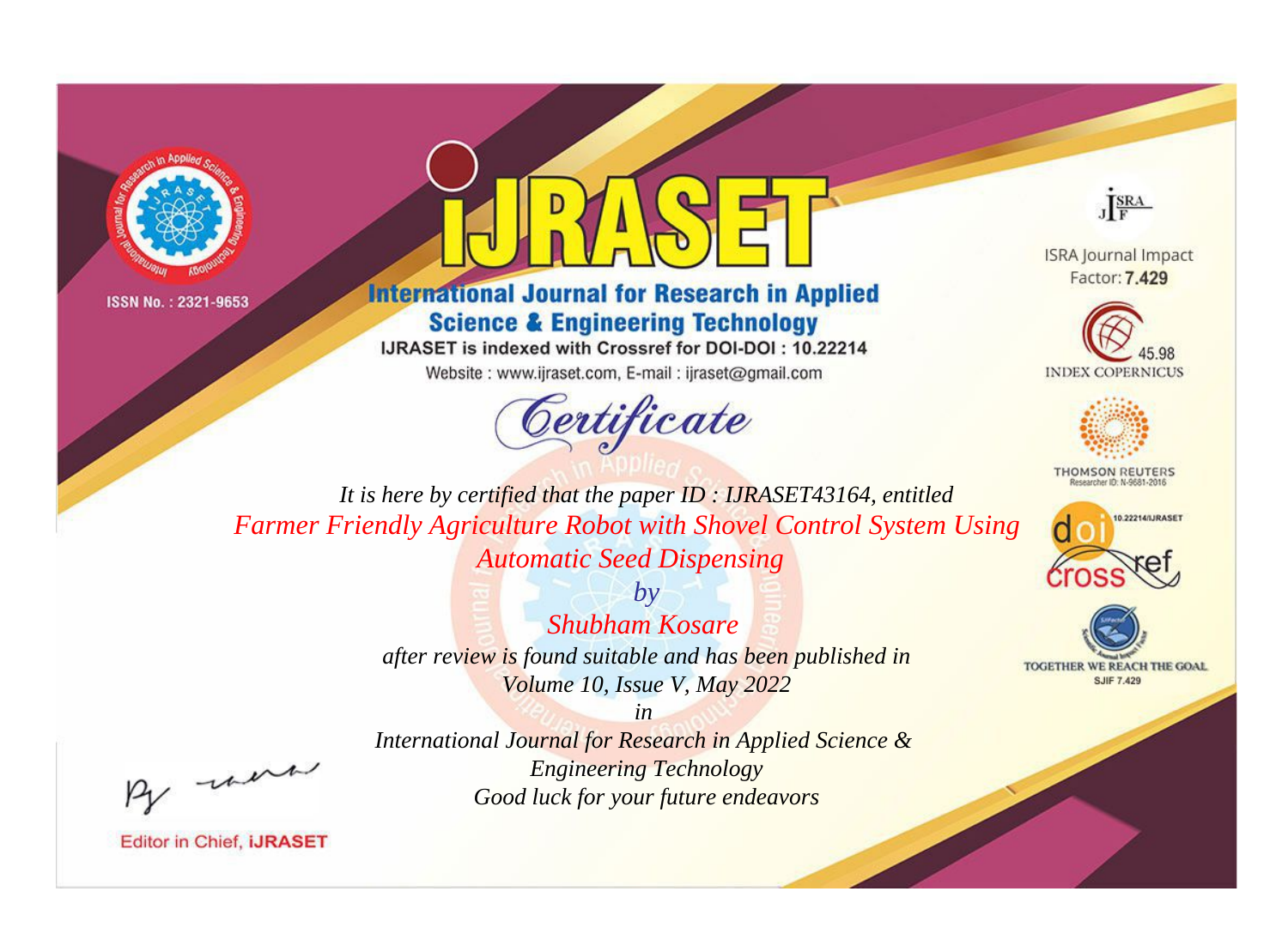



**International Journal for Research in Applied Science & Engineering Technology** 

IJRASET is indexed with Crossref for DOI-DOI: 10.22214

Website: www.ijraset.com, E-mail: ijraset@gmail.com





**ISRA Journal Impact** Factor: 7.429





**THOMSON REUTERS** 



TOGETHER WE REACH THE GOAL **SJIF 7.429** 

It is here by certified that the paper ID: IJRASET43164, entitled **Farmer Friendly Agriculture Robot with Shovel Control System Using Automatic Seed Dispensing** 

> $b\nu$ Priyanka Dahane after review is found suitable and has been published in Volume 10, Issue V, May 2022

were

International Journal for Research in Applied Science & **Engineering Technology** Good luck for your future endeavors

 $in$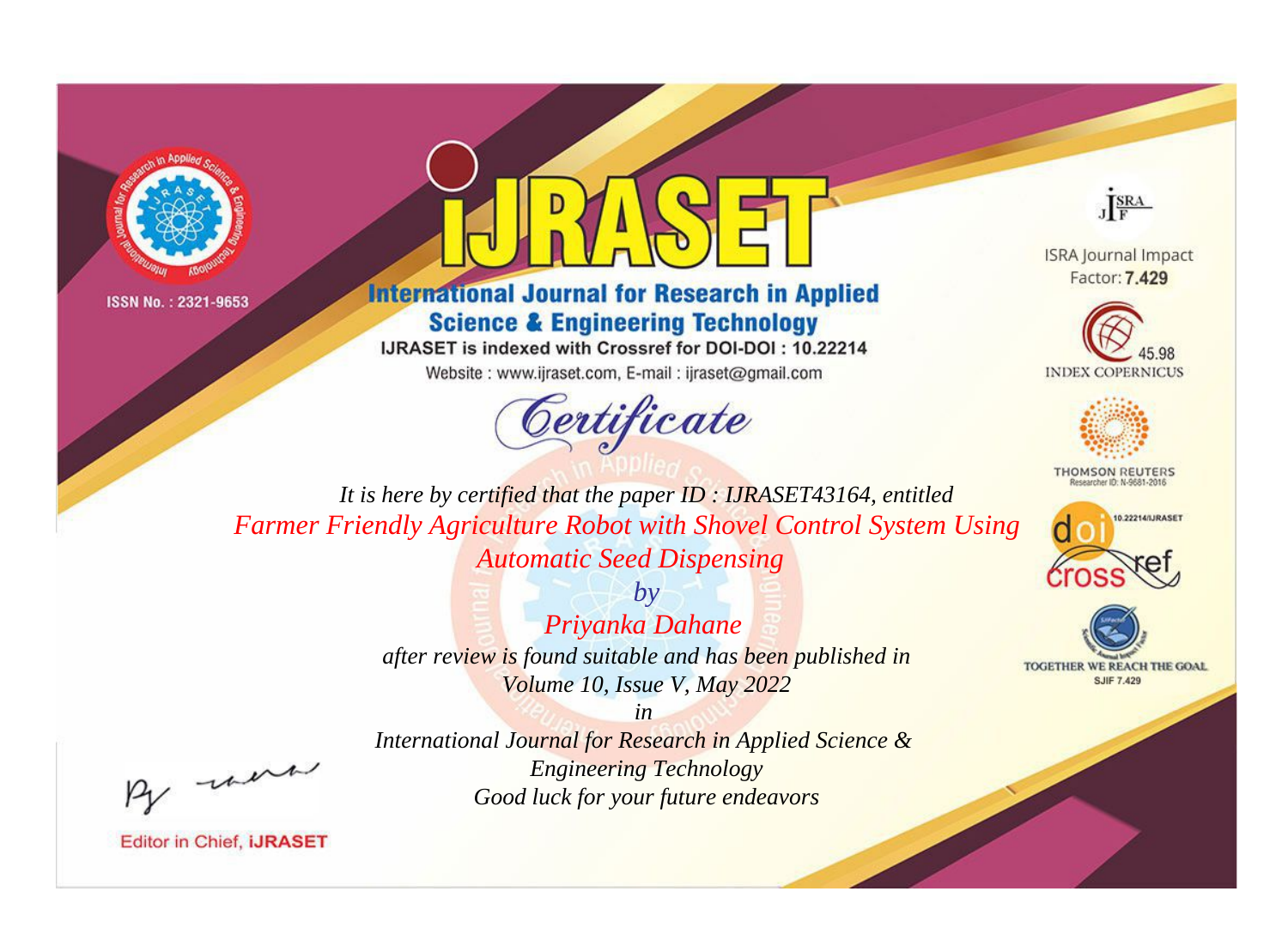



**International Journal for Research in Applied Science & Engineering Technology** 

IJRASET is indexed with Crossref for DOI-DOI: 10.22214

Website: www.ijraset.com, E-mail: ijraset@gmail.com



JERA

**ISRA Journal Impact** Factor: 7.429





**THOMSON REUTERS** 



TOGETHER WE REACH THE GOAL **SJIF 7.429** 

It is here by certified that the paper ID: IJRASET43164, entitled Farmer Friendly Agriculture Robot with Shovel Control System Using **Automatic Seed Dispensing** 

> $b\nu$ Mayuri Korke after review is found suitable and has been published in Volume 10, Issue V, May 2022

> > $in$

were

International Journal for Research in Applied Science & **Engineering Technology** Good luck for your future endeavors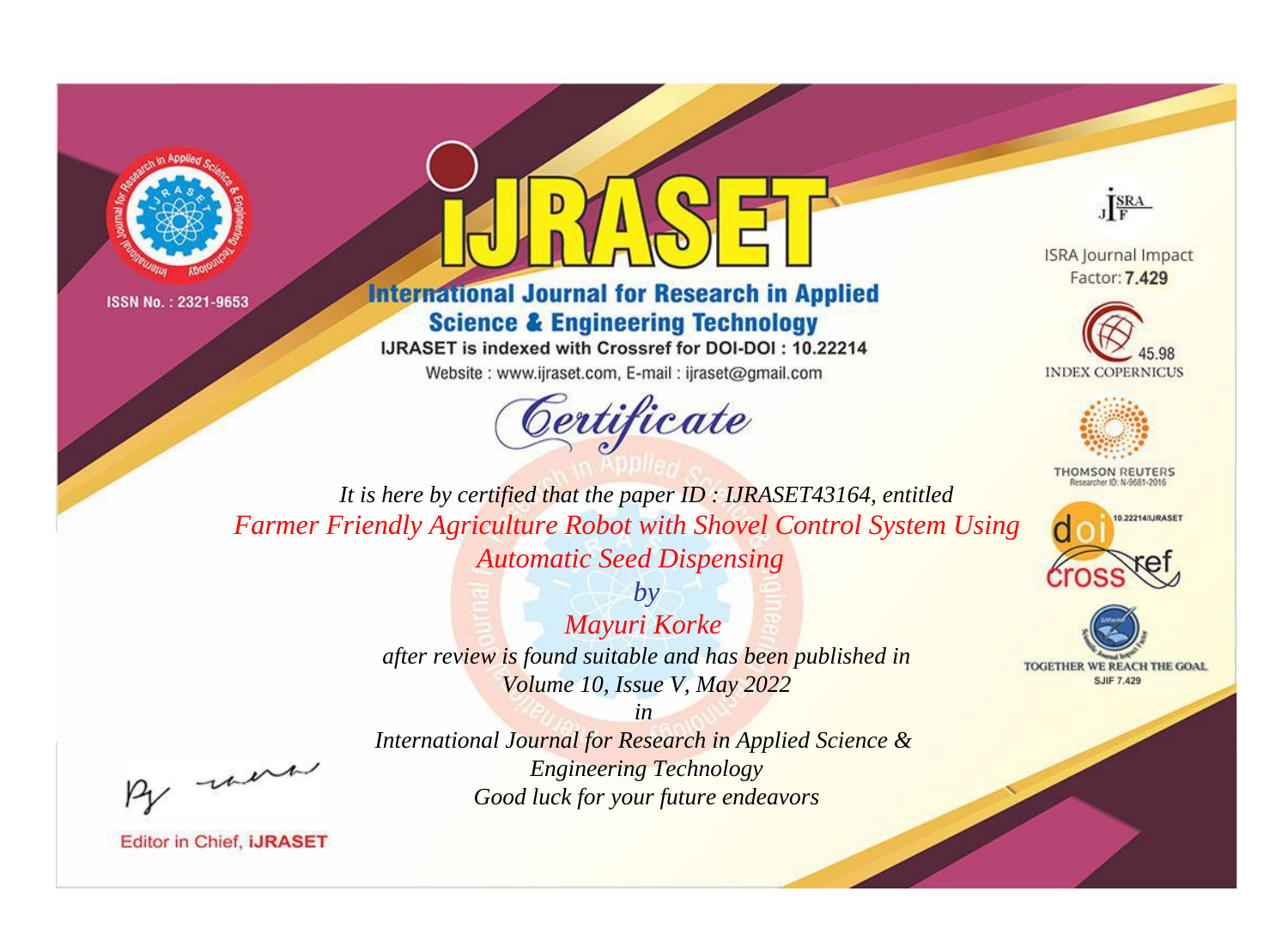



**International Journal for Research in Applied Science & Engineering Technology** 

IJRASET is indexed with Crossref for DOI-DOI: 10.22214

Website: www.ijraset.com, E-mail: ijraset@gmail.com





**ISRA Journal Impact** Factor: 7.429





**THOMSON REUTERS** 



TOGETHER WE REACH THE GOAL **SJIF 7.429** 

*It is here by certified that the paper ID : IJRASET43164, entitled Farmer Friendly Agriculture Robot with Shovel Control System Using Automatic Seed Dispensing*

> *by Pallavi Gajhbhiye after review is found suitable and has been published in Volume 10, Issue V, May 2022*

, un

*International Journal for Research in Applied Science & Engineering Technology Good luck for your future endeavors*

*in*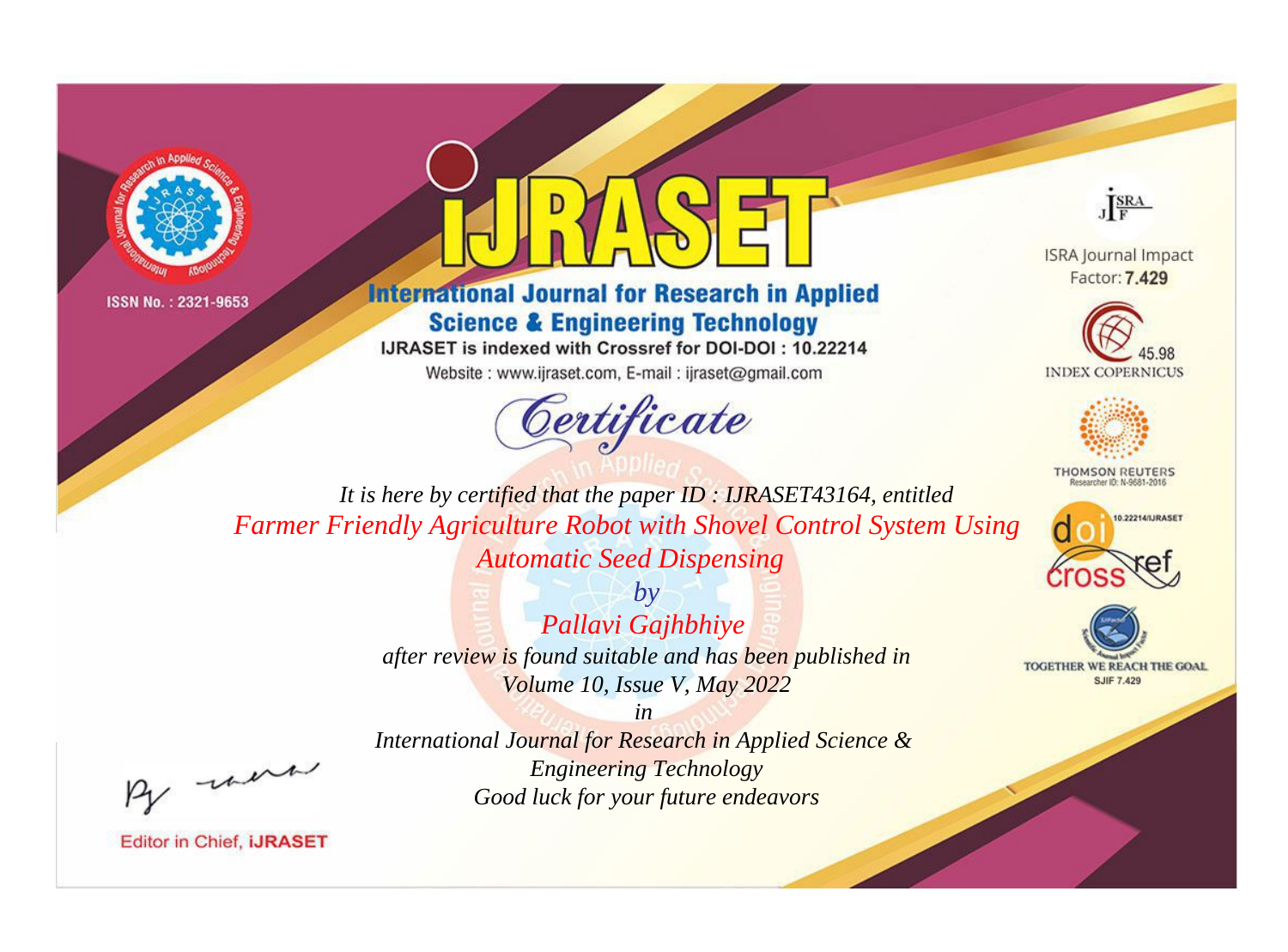



**International Journal for Research in Applied Science & Engineering Technology** 

IJRASET is indexed with Crossref for DOI-DOI: 10.22214

Website: www.ijraset.com, E-mail: ijraset@gmail.com





**ISRA Journal Impact** Factor: 7.429





**THOMSON REUTERS** 



TOGETHER WE REACH THE GOAL **SJIF 7.429** 

*It is here by certified that the paper ID : IJRASET43164, entitled Farmer Friendly Agriculture Robot with Shovel Control System Using Automatic Seed Dispensing*

> *by Khushboo Kanhekar after review is found suitable and has been published in Volume 10, Issue V, May 2022*

, un

*International Journal for Research in Applied Science & Engineering Technology Good luck for your future endeavors*

*in*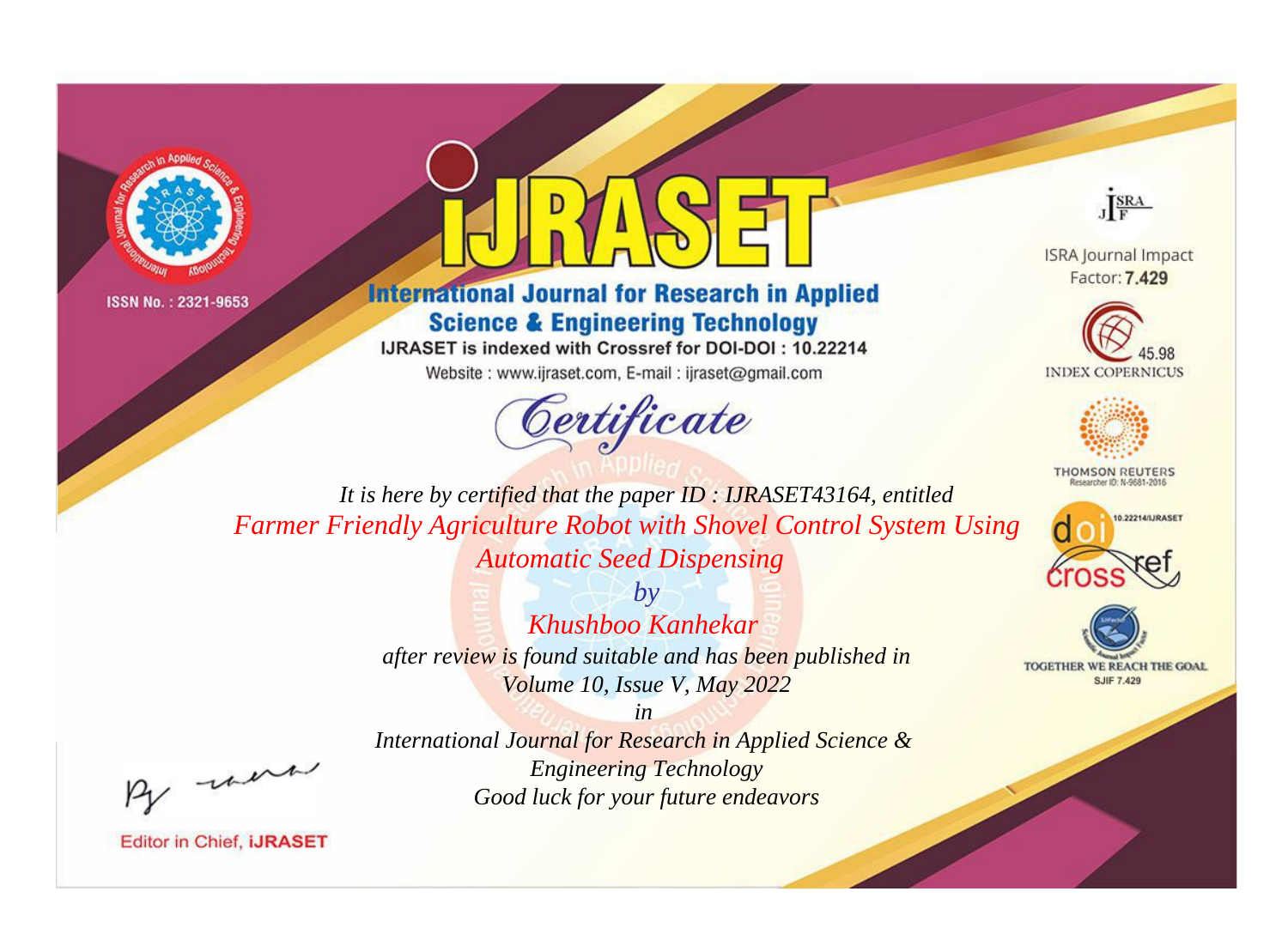



**International Journal for Research in Applied Science & Engineering Technology** 

IJRASET is indexed with Crossref for DOI-DOI: 10.22214

Website: www.ijraset.com, E-mail: ijraset@gmail.com





**ISRA Journal Impact** Factor: 7.429





**THOMSON REUTERS** 



TOGETHER WE REACH THE GOAL **SJIF 7.429** 

*It is here by certified that the paper ID : IJRASET43164, entitled Farmer Friendly Agriculture Robot with Shovel Control System Using Automatic Seed Dispensing*

> *by Sawan Korde after review is found suitable and has been published in Volume 10, Issue V, May 2022*

, un

*International Journal for Research in Applied Science & Engineering Technology Good luck for your future endeavors*

*in*